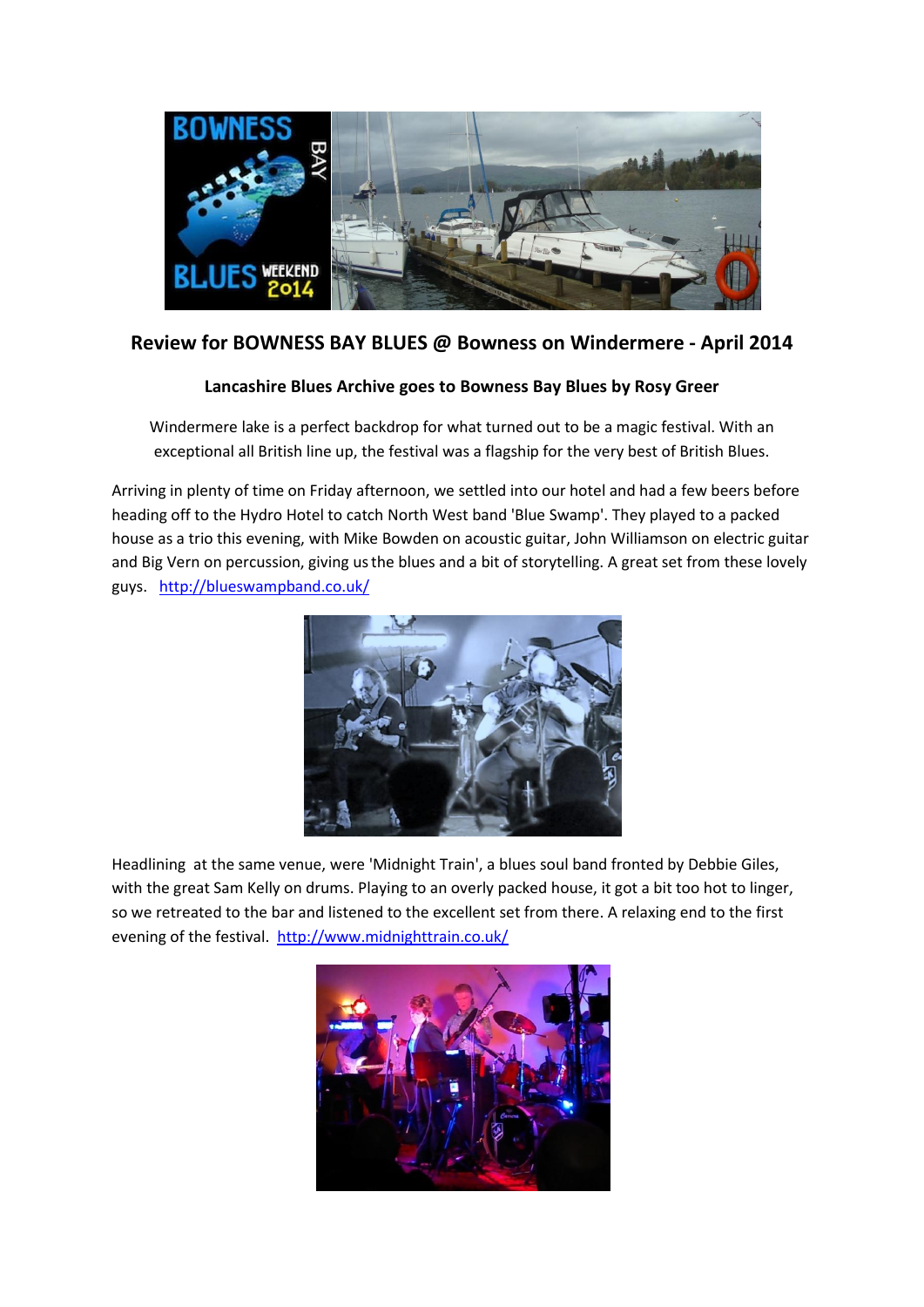On Saturday we were up bright and early, ready to catch the first artist of the day, 'Dan Burnett', doing a solo set at the Burn How Hotel. Dan, from Harrogate, is a singer songwriter and master of the piano and keyboard. He played an amazing mix of sultry blues, soul, boogie woogie, a bit of Ray Charles and shades of Stevie Wonder. Dan has a superb voice and I'm sure we will be hearing a lot more from him as a solo artist and with his band when his debut album 'Storyville' is released later this year. An outstanding and memorable performance from this very talented musician. <http://www.danburnett.co.uk/>



We decided to hike up the hill early, to the Hydro Hotel, to get a seat and to catch one of the best bands on the circuit at this time, 'Brothers Groove' from Birmingham. They play a mix of blues funk and are four of the most talented musicians I have seen for a long while. Shaun Hill, on exceptional guitar and vocals, has written most of the songs on their incredible album 'Play The Game', released earlier this year. Nige Mellor another superb musician on guitar and vocals, Deano Bass on groovin' bass and vocals with Jim Simpson on powerhouse drums gave an amazing performance, all from the heart. The highlight was Shaun's heartfelt vocals and playing of outstanding guitar solos on 'Another Girl', with such passion and emotion that you needed to get a hankie out. The band have deservedly been nominated in Blues Band and Emerging Artist categories of th[e British Blues Awards](http://www.britishbluesawards.com/) 2014, and all I can say is they are just brilliant!!! <http://www.brothersgroove.org/>



After that whirlwind performance we headed back down to the Lake District Boat Club, where another great Midlands band were playing. 'Slowburner' are a blues rock four piece, fronted by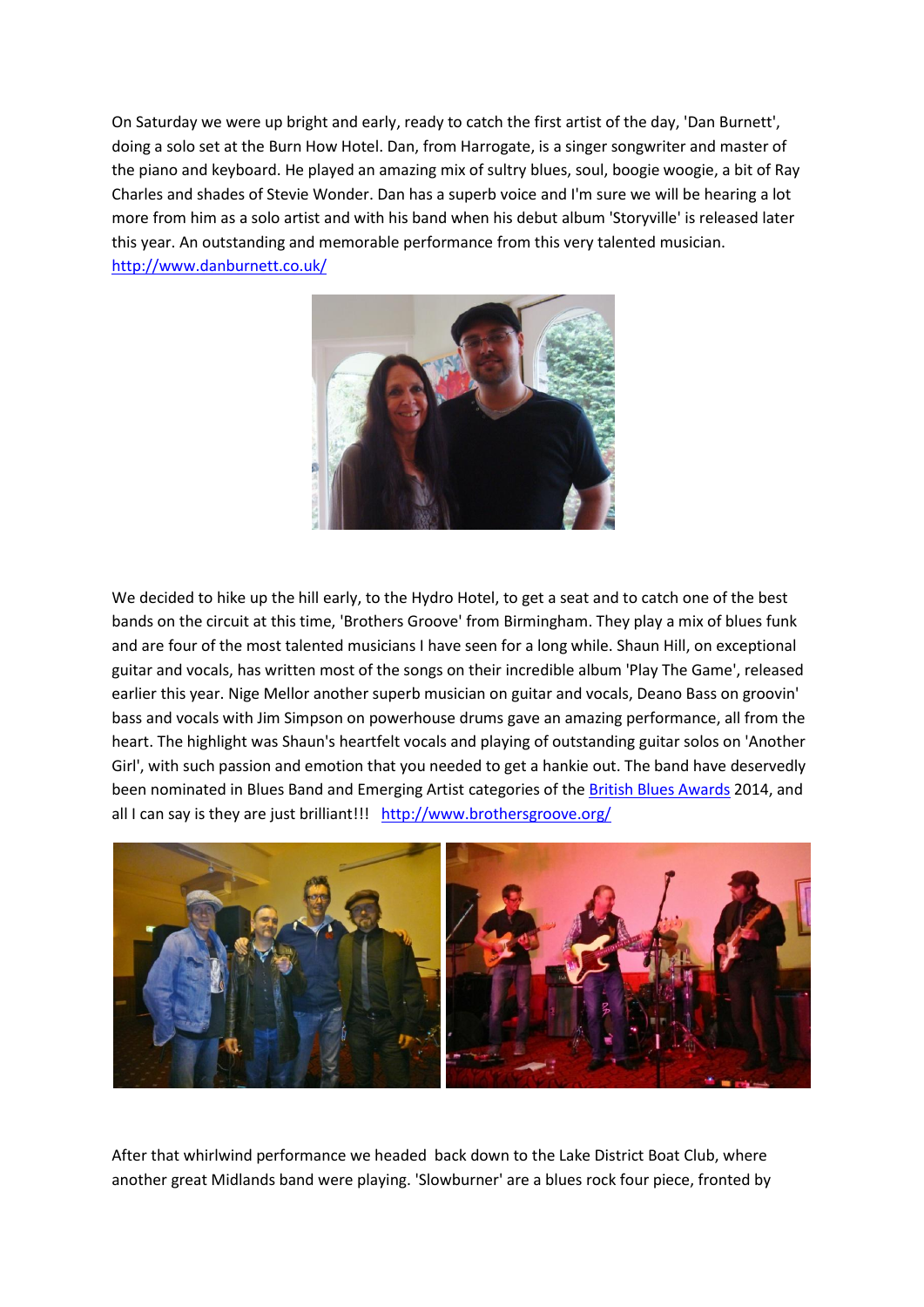outstanding vocalist Paul Bridgwater with Mike Bannister on superb guitar, Rob Newell on belting bass and the charismatic powerhouse that is Dave Small on drums. They played a brilliant set with some of their own material and some covers, blues rock as it should be played! <http://www.slowburner.co.uk/>



The Wheelhouse next door was filled to bursting with those eager to see the long awaited return of the amazing 'Sean Webster Band'. Sean is 'an inspiring guitarist, vocalist and songwriter'. From all accounts he didn't disappoint, providing the crowd with 'class' blues rock with his rich and poignant vocals and fiery guitar solos in his own individual style. A great way to end the day! <http://www.seanwebsterband.com/>



Recovery Sunday and a slow start for us today. At the Stag Head Hotel, 'The Swaps' from Leamington Spa, gave an interesting set. Fronting the band is Beth and her wonderful voice, with James on acoustic lead guitars and the raw earthy blues harmonica from Tomo. With Chris and Dave on bass and drums, the band played classic blues, leaning towards folk in their own very individual style. <http://www.theswaps.co.uk/>